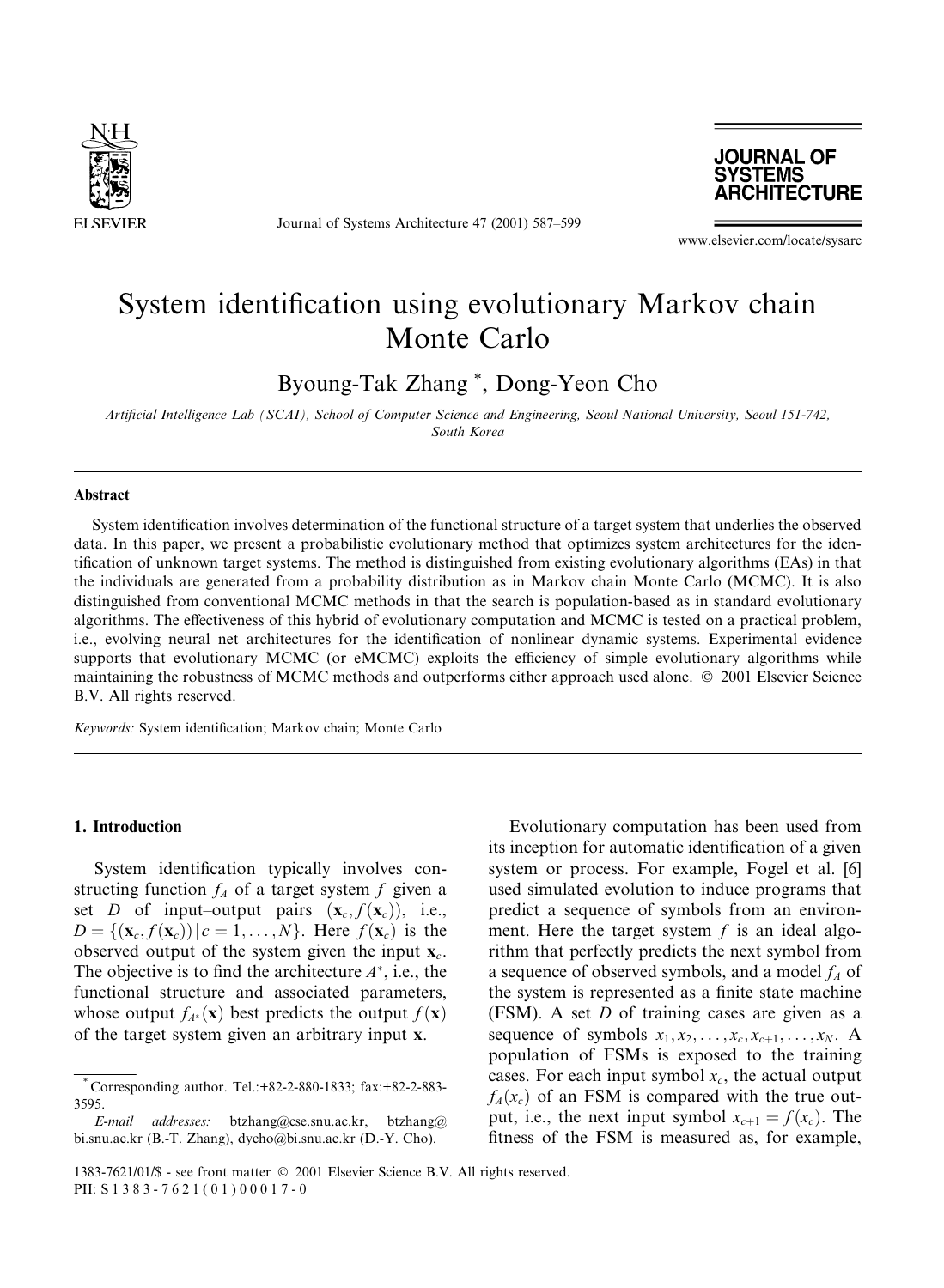the total number of the differences between the predicted symbols and the true next symbols. Offspring machines are created by randomly mutating each parent machine. Mutations are performed by changing a state transition, adding a state, deleting a state, or the like. The offspring are then evaluated on the fitness cases D and the most fit machines are selected to become the next generation.

A variety of structures have been used as models of target systems. These include sequences of transfer functions [10], graph structures [4], Lisp-like symbolic programs [11], recurrent networks [2], and many others [13]. The application areas range from scientific modeling and engineering design to artificial intelligence and artificial life [5]. Despite this diversity, most existing methods for system identification have been focused on operators for generating new structures. Relatively little effort has been put into algorithmic improvement.

In this paper, we present a new type of evolutionary computation called evolutionary Markov chain Monte Carlo (eMCMC) method. This is a combination of an evolutionary algorithm (EA) and an MCMC method. In contrast to conventional evolutionary algorithms [3], the eMCMC algorithms generate new structures by sampling from a probability distribution, which is similar to MCMC. In contrast to simple MCMC methods [7], the search is based on a population of search points, which is similar to EAs. One of the main advantages of the eMCMC approach is that it exploits the efficiency of EAs while maintaining the theoretical robustness of MCMC methods. The method is illustrated by providing explicit formulae for the distributions of the architecture space in the context of neural systems. In this application, we have two levels of learning. The problem being solved is itself a (neural tree) learning problem. Another level of learning is by the algorithm to learn the probability distribution. This second learning is equivalent to Bayesian learning but done by MCMC.

The effectiveness and robustness of the method are demonstrated on the identification of the dynamical systems. We also study the effect of the population size and probabilistic sampling of offspring in eMCMC, as compared to conventional MCMC and standard evolutionary algorithms. Experimental results show that simple MCMC methods can be improved by adopting the concept of population. This seems due to the increased diversity of individuals and the synergy effect from their combinations. Our results also show that simple evolutionary algorithms can be made more robust by using probabilistic models for offspring generation.

The paper is organized as follows. In Section 2 we describe the architecture of neural systems we evolve for system identification. Section 3 presents the evolutionary MCMC algorithm for evolving the neural systems. Section 4 reports experimental results on the identification of a laser system from real-life data and analyzes the effects of the population sizes and probability distributions on the accuracy and complexity of architectures. Section 5 summarizes our findings from this study.

# 2. Probabilistic formulation

In this section we describe the class of systems we consider for the identification of unknown systems. This constitutes the search space of the evolutionary algorithms. We then define a probability distribution on the space of system architectures we search through. The evolutionary search procedure itself will be described in Section 3.

#### 2.1. Model architectures

The problem is to identify the functional structure and associated parameters of an unknown target system. This involves constructing functions  $f_A$  of a target system f given a set D of input–output pairs  $(\mathbf{x}_c, f(\mathbf{x}_c))$ , i.e.,  $D = \{(\mathbf{x}_c,$  $f(\mathbf{x}_c)$ )  $|c = 1,..., N$ . Here  $f(\mathbf{x}_c)$  is the observed output of the target system given the input  $x_c$ . If we denote  $A$  as an individual system architecture and  $\mathscr A$  as the set of all possible architectures, then the problem can be formulated as finding the architecture  $A^*$  that minimizes some specified objective function:

$$
A^* = \min_{A \in \mathcal{A}} F(A), \tag{1}
$$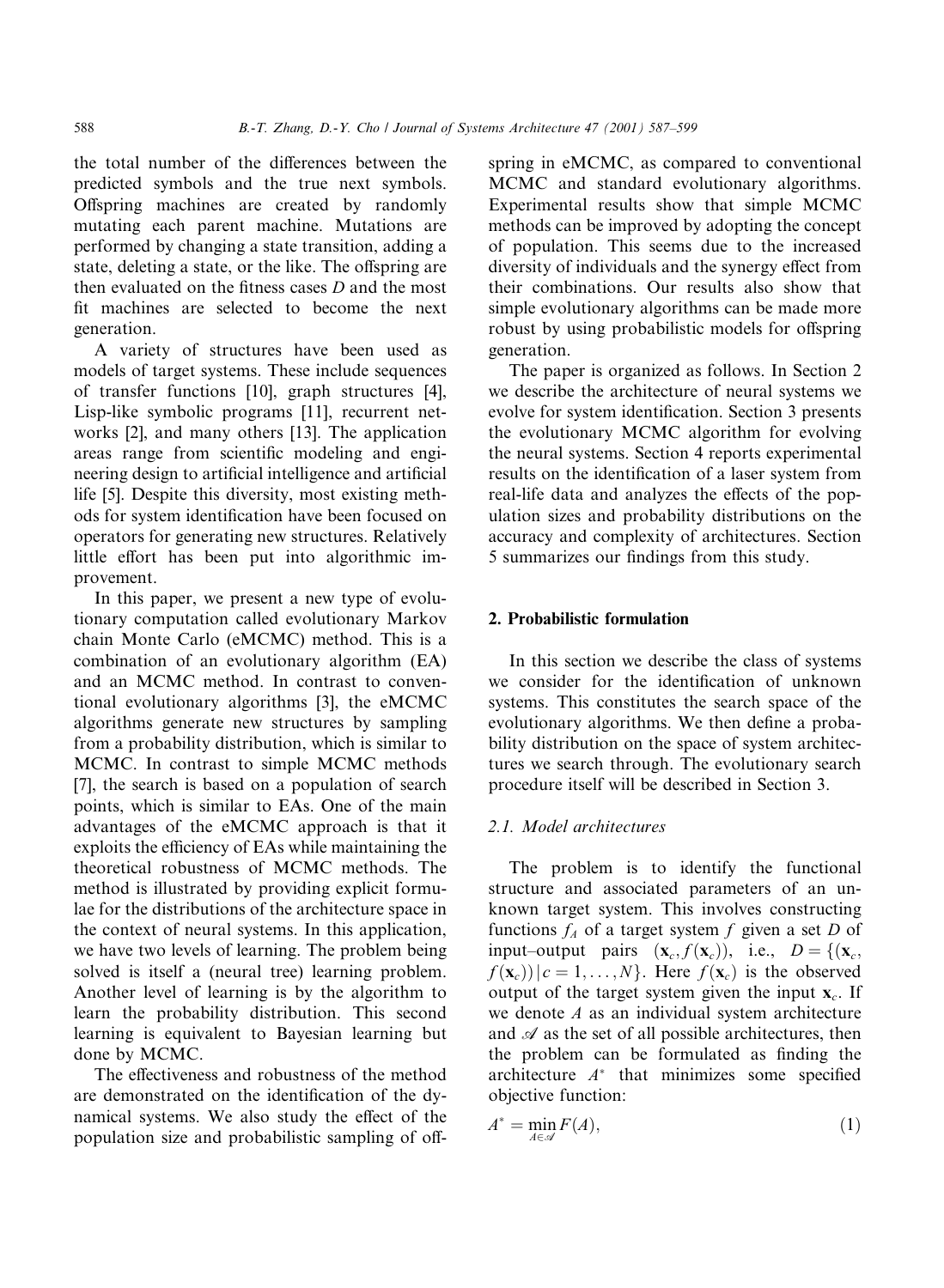where  $F(A)$  is the fitness measure of architecture A. Usually, one takes the sum of the squared errors on the given training data as the fitness measure of the architecture:

$$
F(A) = \sum_{c=1}^{N} ||f_A(\mathbf{x}_c) - f(\mathbf{x}_c)||^2,
$$
 (2)

where  $f_A(\mathbf{x}_c)$  is the actual output of the system A for input  $\mathbf{x}_c$  and  $f(\mathbf{x}_c)$  is the target output. N denotes the size of data set available.

The class of architectures we consider is neural trees. A neural tree is composed of terminal nodes, nonterminal nodes, and weights of connection links between two nodes [27]. An instance of the neural tree is shown in Fig. 1. The nonterminal nodes represent neural units and the neuron type is an element of the basis function set  $\mathcal{F} =$ {neuron types}. Each terminal node is labeled with an element from the terminal set  $\mathcal{T} = \{x_0, x_1, x_2, \dots, x_n\}$ , where  $x_i$  is the *i*th component of the external input **x** and  $x_0$  is fixed to +1. All nonterminal nodes have just one fixed input,  $+1$ , as the externally applied bias. In the neural tree shown in Fig. 1, the function set and terminal set are given as  $\mathscr{F} = {\Sigma, \Pi}, \mathscr{T} = \{x_0, x_1, x_2, \Pi\}$  $x_3, x_4$ , where the meaning of sigma  $(\Sigma)$  and pi  $(\Pi)$ units are defined below.

Each link  $(i, i)$  represents a directed connection from node *i* to node *i*, where node *i* is parent of



Fig. 1. The structure of a neural tree whose depth is 3. The tree consists of one output unit (root), four hidden units (two different neuron types), and four input units distributed over terminal nodes.

node *j* and node *j* is child of node *i*. There is also a value  $w_{ii}$  which is associated with each link. In this neural tree, the root node is an output unit and the terminal nodes are input units. The depth of a neural tree is defined as the longest path length from the root node to any terminal node of the tree.

Each nonterminal node gets input signals from maximum  $b_{\text{max}} + 1$  child nodes including a bias and produces a single output. Different neuron types are distinguished in the way that the net inputs are computed. One of the most popular neuron types is the sigma unit, which computes the sum of weighted inputs from the lower layer by

$$
net_i = \sum_j w_{ij} y_j,
$$
\n(3)

where  $y_i$  are the inputs to the *i*th neuron. Another useful neuron type is the pi unit, which calculates the product of weighted inputs from the lower laver as

$$
net_i = \prod_j w_{ij} y_j,
$$
\n(4)

where  $y_i$  are the inputs to *i*. The output of a neuron is computed by the sigmoid transfer function

$$
y_i = f(\text{net}_i) = \frac{1}{1 + e^{-\text{net}_i}},\tag{5}
$$

where  $net_i$  is the net input to the unit computed by Eq.  $(3)$  or  $(4)$ .

Neural trees can represent a broad class of feedforward networks that have irregular connectivity and not-strictly layered structures [27]. The tree structure allows for easy exchange of substructures by standard subtree variation operators without destroying building blocks. This is contrasted to other evolutionary methods for neural network design [15,24-26] and conventional statistical methods for model selection [1,8,21] which are based on flat structures of models.

## 2.2. Defining the probability distributions

To find the fittest architecture by evolutionary search, we first define the probability distributions of neural trees for data. Given the training data  $D = \{(\mathbf{x}_c, y_c)\}_{c=1}^N$ , a neural architecture *A* is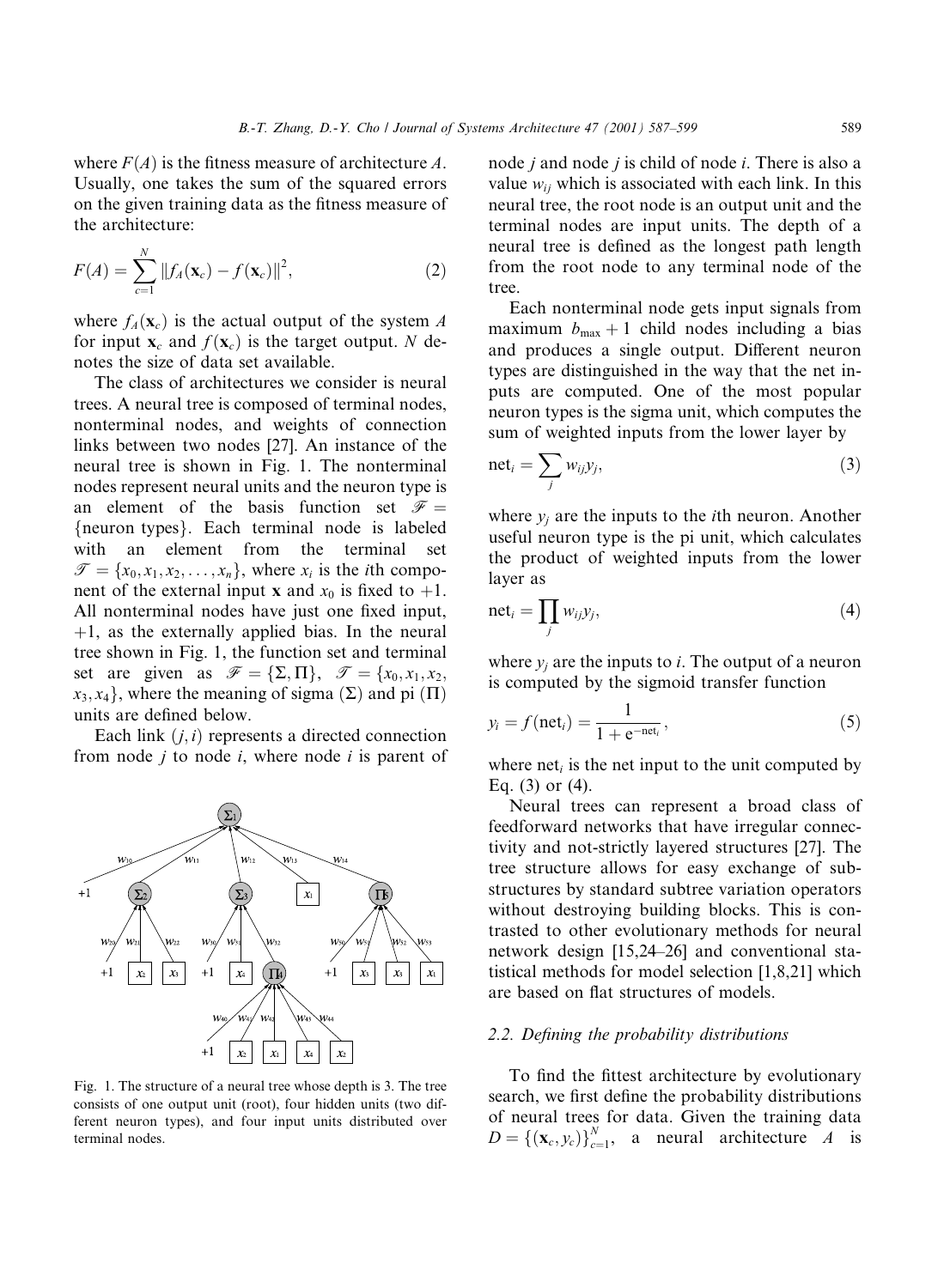assumed to represent the following input-output mapping:

$$
y_c = f_A(\mathbf{x}_c) + \epsilon. \tag{6}
$$

Here, the noise  $\epsilon$  is assumed to be zero-mean Gaussian with standard deviation  $\sigma$ . Note also that the architecture  $A$  of a neural tree is specified by the depth  $d$  of the tree, the number  $k$  of nodes, and the connection weights **w**, i.e.,  $A = (\mathbf{w}, k, d)$ . Here, we assume that any trees that have identical depth, number of nodes and weights have the same prior probability.

If we assume that data items are independent of each other, then the likelihood of the neural tree can be expressed as follows:

$$
P(D | \mathbf{w}, k, d)
$$
  
= 
$$
\prod_{c=1}^{N} \frac{1}{\sqrt{2\pi}\sigma} \exp\left(-\frac{(y_c - f_{(\mathbf{w}, k, d)}(\mathbf{x}_c))^2}{2\sigma^2}\right)
$$
  
= 
$$
\left(\frac{1}{\sqrt{2\pi}\sigma}\right)^N \exp\left(-\frac{\sum_{c=1}^{N} (y_c - f_{(\mathbf{w}, k, d)}(\mathbf{x}_c))^2}{2\sigma^2}\right),
$$
(7)

where  $f_{(\mathbf{w},k,d)}(\mathbf{x}_c)$  is the actual output of the neural tree with architecture  $A = (\mathbf{w}, k, d)$ , and  $y_c$  is the target output for input  $x_c$ . From the system identification point of view, identification of the target system involves the identification of  $A = (\mathbf{w}, k, d)$ values starting from their prior values. We define the following prior probability for weights of the neural tree:

$$
P(\mathbf{w} | k, d) = \prod_{j=1}^{k-1} \frac{1}{\sqrt{2\pi}} \exp\left(-\frac{w_j^2}{2}\right)
$$
  
=  $\left(\frac{1}{\sqrt{2\pi}}\right)^{k-1} \exp\left(-\frac{\sum_{j=1}^{k-1} w_j^2}{2}\right)$ , (8)

where the components of the weight vector are assumed to be independent of each other and distributed according to zero-mean Gaussian with standard deviation 1. This prior says that smaller weights are preferred as in the weight decay procedure [12]. We assume that the number of nodes

in the neural tree is uniformly distributed over the interval  $[k_{\min}, k_{\max}]$ .

$$
P(k|d) = \frac{1}{k_{\text{max}} - k_{\text{min}} + 1},
$$
\n(9)

where  $k_{\min} = 2d + 1$  and  $k_{\max} = (b_{\max}^{d+1} + b_{\max}^d - 2)$ /  $(b_{\text{max}} - 1)$ . This implies that all trees whose depth is d have the same prior probability for the number of nodes. However, the trees which consist of more nodes tend to have lower prior values for the weight vector (8). We also assume that the depth of the neural tree is distributed according to the following truncated Poisson distribution:

$$
P(d) = \begin{cases} \frac{(\lambda - d_{\min})^{(d - d_{\min})} \exp(-\lambda + d_{\min})}{(d - d_{\min})!} \\ \text{if } d_{\min} \le d \le d_{\max} - 1, \\ 1 - \sum_{j=d_{\min}}^{d_{\max}-1} P(j) \\ \text{if } d = d_{\max}, \\ 0 \\ \text{otherwise.} \end{cases} (10)
$$

With  $d_{\min}$ ,  $d_{\max}$ , and  $\lambda$ , we can eliminate both too simple and too complex trees from our consideration to generate trees with moderate depth. Substituting Eqs.  $(7)$ – $(10)$  into Eq.  $(15)$ , we obtain the following posterior probability (up to a normalizing constant) for the neural tree:

$$
P(A|D)
$$
  
\n
$$
\propto P(D|\mathbf{w}, k, d)P(\mathbf{w}|k, d)P(k|d)P(d)
$$
  
\n
$$
= \left(\frac{1}{\sqrt{2\pi}\sigma}\right)^{N} \exp\left(-\frac{\sum_{c=1}^{N} (\gamma_c - f(\mathbf{w}, k, d)}(\mathbf{x}_c))^2}{2\sigma^2}\right)
$$
  
\n
$$
\times \left(\frac{1}{\sqrt{2\pi}}\right)^{k-1} \exp\left(-\frac{\sum_{j=1}^{k-1} w_j^2}{2}\right) \frac{1}{k_{\max} - k_{\min} + 1}
$$
  
\n
$$
\times \frac{(\lambda - d_{\min})^{(d - d_{\min})} \exp(-\lambda + d_{\min})}{(d - d_{\min})!},
$$
\n(11)

where the parameter  $\sigma$  should be chosen to balance the likelihood with priors. A more sophisticated method can be used to change  $\sigma$  dynamically according to the sample distribution, but we fixed it in this work. Given this probability distribution, we show in Section 3 that solving the minimization problem  $(1)$  is equivalent to maximizing  $(11)$ .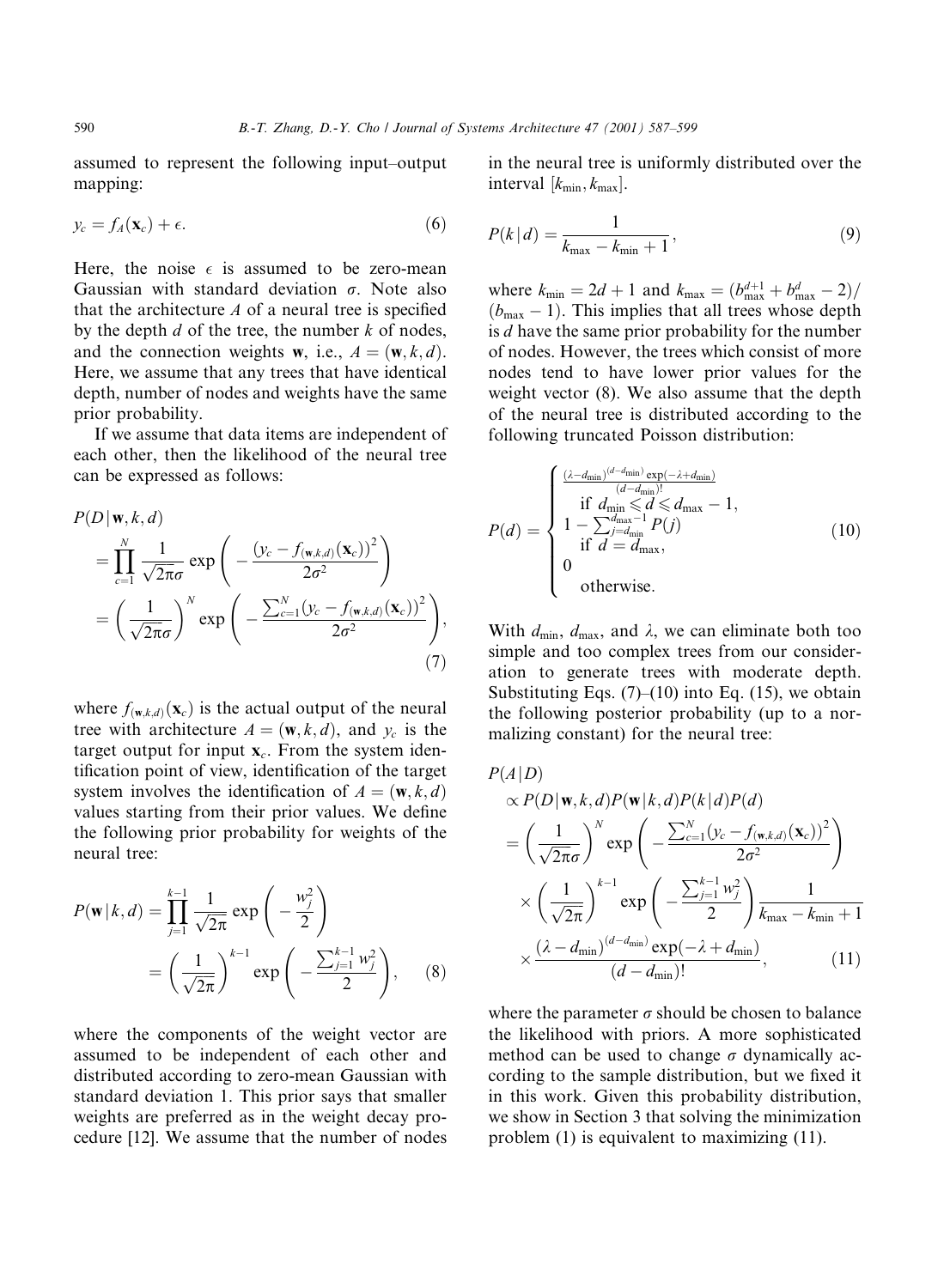#### 3. The evolutionary MCMC algorithm

The optimization problem is formally stated and an evolutionary algorithm for solving the problem is presented. We also discuss the connections between the algorithm and other conventional methods.

#### 3.1. Architecture optimization as Bayesian inference

Bayes theorem provides a direct method for computing the posterior probability  $P(A|D)$  of each architecture  $A$  given the observed training data D. By Bayes theorem [20], we have

$$
P(A|D) = \frac{P(D|A)P(A)}{P(D)},
$$
\n(12)

where  $P(A)$  is the prior probability for the architecture,  $P(D|A)$  is the likelihood of the model for the data, and  $P(D)$  is a normalizing constant computed as

$$
P(D) = \int P(D|A)P(A) \, \mathrm{d}A. \tag{13}
$$

Since we are interested in finding the architecture that maximizes the posterior probability,

$$
A^* = \arg\max_{A} P(A|D),\tag{14}
$$

the posterior probability (12) of a neural tree can be written as

 $2.11 - 1.1$ 

$$
P(A|D) \propto P(D|A)P(A)
$$
  
=  $P(D|\mathbf{w}, k, d)P(\mathbf{w}, k, d)$   
=  $P(D|\mathbf{w}, k, d)P(\mathbf{w}|k, d)P(k|d)P(d)$ . (15)

In the equation above, we have used the fact that the architecture  $A$  of a neural tree is specified by the depth  $d$ , the number  $k$  of nodes and the connection weights **w**, i.e.,  $A = (\mathbf{w}, k, d)$ .

Given this, the system identification problem is formulated as an optimization problem that finds the maximum a posteriori probability (MAP):

$$
A^* = \arg\max_{A} P(A|D)
$$
  
= 
$$
\arg\max_{\mathbf{w},k,d} P(D|\mathbf{w},k,d)P(\mathbf{w}|k,d)P(k|d)P(d),
$$
 (16)

where the probability distributions  $P(D | \mathbf{w}, k, d)$ ,  $P(\mathbf{w} | k, d)$ ,  $P(k | d)$ , and  $P(d)$  are defined as (7), (8),  $(9)$ , and  $(10)$ , respectively.

One simple method for solving this problem is to generate samples  $A$  from the distribution  $P(A|D)$  and select the best. This straightforward but powerful method builds the basis of all simulation-based optimization methods such as Monte Carlo optimization [23]. If we can generate independent samples from the target distribution, laws of large numbers ensure that the approximation can be made as accurate as desired by increasing the sample size [7]. In general, drawing samples independently from the target distribution is not feasible, since the distribution can be quite nonstandard. However the sample need not necessarily be independent. The samples can be generated by any process which draws samples throughout the support of the target distribution in the correct proportions. One way of doing this is through a Markov chain having  $P(A|D)$  as its stationary distribution. This is then MCMC.

Traditional MCMC algorithms generate a single chain of samples. This might not be the best strategy. We extend the basic MCMC by introducing the notion of population as used in evolutionary computation. This leads to an evolutionary MCMC algorithm, as described in Section 3.2.

#### 3.2. The eMCMC algorithm

The eMCMC algorithm is summarized in Fig. 2. In essence, it repeatedly generates a population of individuals as in standard evolutionary

- 1. Set the training set  $D = \{(\mathbf{x}_c, y_c) | c = 1, ..., N\}$ . Generate  $\mathcal{A}^0 =$  ${A_1^0, ..., A_M^0}$  from prior distribution  $P_0(A)$ . Set generation count  $t \leftarrow 0$ .
- 2. Estimate posterior distribution  $P_t(A|D)$  of the individuals  $A_i^t = (\mathbf{w}_i^t, k_i^t, d_i^t)$  in  $A^t$ . Set the best individual  $A^t_{best}$ .
- 3. Generate L variations  $A' = \{A'_1, ..., A'_L\}$  by sampling from  $P_t(A|D)$  and training the weights w of the individuals A.
- 4. Select M best individuals from A' into  $A^{t+1} = \{A_1^{t+1},..., A_M^{t+1}\}$  based on  $P(A_i'|D)$ .
- 5. If the termination condition is met, then stop. Otherwise, set  $t \leftarrow t + 1$  and go to Step 2.

Fig. 2. Outline of the eMCMC algorithm for learning neural trees.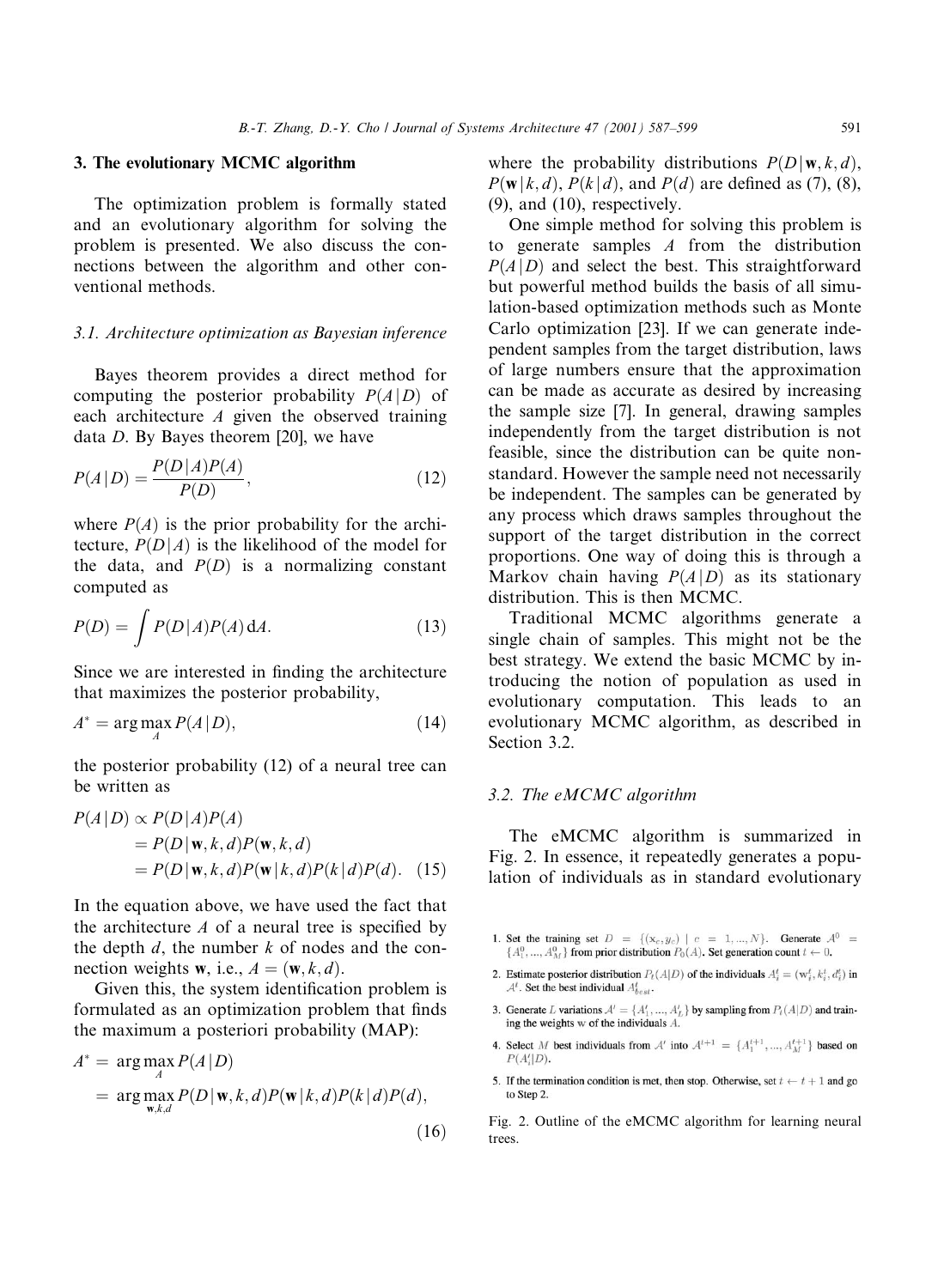algorithms. The difference is that eMCMC attempts to sample from the posterior fitness distribution of individuals in the population. The probability models for the component distributions are as given in Section 3.1.

In specific, we maintain a population  $\mathcal{A}(t)$  of individuals  $A_i$  (neural trees in this case) at the generation:

$$
\mathscr{A}(t) = \{A_1, A_2, \dots, A_M\},\tag{17}
$$

where  $M$  is the population size. The main difference from other EAs is that we have explicit probability distributions on the individual space and the individuals are generated from this distribution. Thus, the initial population  $\mathcal{A}(0)$  is created according to the prior probability  $P_0(A)$  of individuals. This is performed by sampling first a value  $d_i$  for the depth of a tree from the Poisson distribution (10) and then a value  $k_i$  for the number of nodes from the uniform distribution (9) using the values  $k_{\min}$  and  $k_{\max}$  for the given  $d_i$ . Finally, we sample  $w_i$  from the Gaussian distribution (8) using  $k_i$  value. In each generation t, the error  $E_i(t)$  of neural trees is evaluated as follows:

$$
E_i(t) = \sum_{c=1}^{N} (y_c - f_{A_i}(\mathbf{x}_c))^2.
$$
 (18)

This value builds the basis for calculating the likelihood (7) of the neural tree in the population. Finally, the posterior probability of each neural tree is computed by Eq.  $(11)$ .

To construct the next generation  $\mathcal{A}(g+1)$ , a candidate tree  $A'_i$  is first created from the parent tree  $A_i$  in the current population by variation operators such as recombination and mutation. This means that the proposal distribution in the MCMC method is replaced with a distribution  $q(A_i'|A_i)$  which is sampled by variation operators. This is justified since under mild conditions the stationary distribution of the Markov chain can remain the same although the proposal distribution has changed [7]. This may affect the efficiency of sampling, but not the convergence property. If we assume symmetricity in the proposal distribution, then the candidate tree is accepted with the following probability:

$$
\alpha(A_i, A'_i) = \min\left\{1, \frac{P(A'_i|D)}{P(A_i|D)}\right\},\tag{19}
$$

which is called the acceptance probability. This acceptance rule says that the candidate tree is always accepted when the posterior probability of the candidate tree is higher than that of the parent; otherwise, it is accepted according to the ratio of two probabilities. If the candidate tree is accepted,  $A'$  is copied into the next generation. If candidate is rejected, then  $A_i$  is copied into the next generation.

Two major variation operators are applied to the parent trees for generating candidate trees. First, recombination operators swap two subtrees chosen at random from the parent tree  $A_i$  and another tree  $A_i$   $(i \neq j)$ , which are selected randomly from the current population to create the candidate tree  $A'_i$ . Second, mutation operators change the type of nonterminal nodes or the index of incoming units in the subtree which is also chosen randomly from the parent tree. Other kinds of mutations can also be defined (see below). The probabilities for applying these operators are  $p_c$ and  $p_m$ , respectively. These mating steps are performed iteratively until  $L$  individuals are produced. It should be noted that the use of variation operators in eMCMC is different from the traditional use of them in conventional evolutionary algorithms. The eMCMC algorithm is based on building a probability distribution and sampling from it, and here we use crossover/mutation-like variation operators as a technique for sampling from the distribution. This is because the direct sampling from the probability distribution is intractable and we instead use a proposal distribution as in MCMC.

Candidate trees can also be created by the insert and delete (variants of mutation) operators. These operators are limited to modifying the structure of neural trees one node at a time and motivated from  $[1,8]$ . This is an exploitative search in the sense the candidate trees are sought near the current tree in the search space. The insert operator adds a random terminal node to a randomly chosen nonterminal node (see Fig.  $3(a)$ ). If the nonterminal node has  $b_{\text{max}} + 1$  branches, one terminal node of the children nodes is changed into a nonterminal node and the terminal node becomes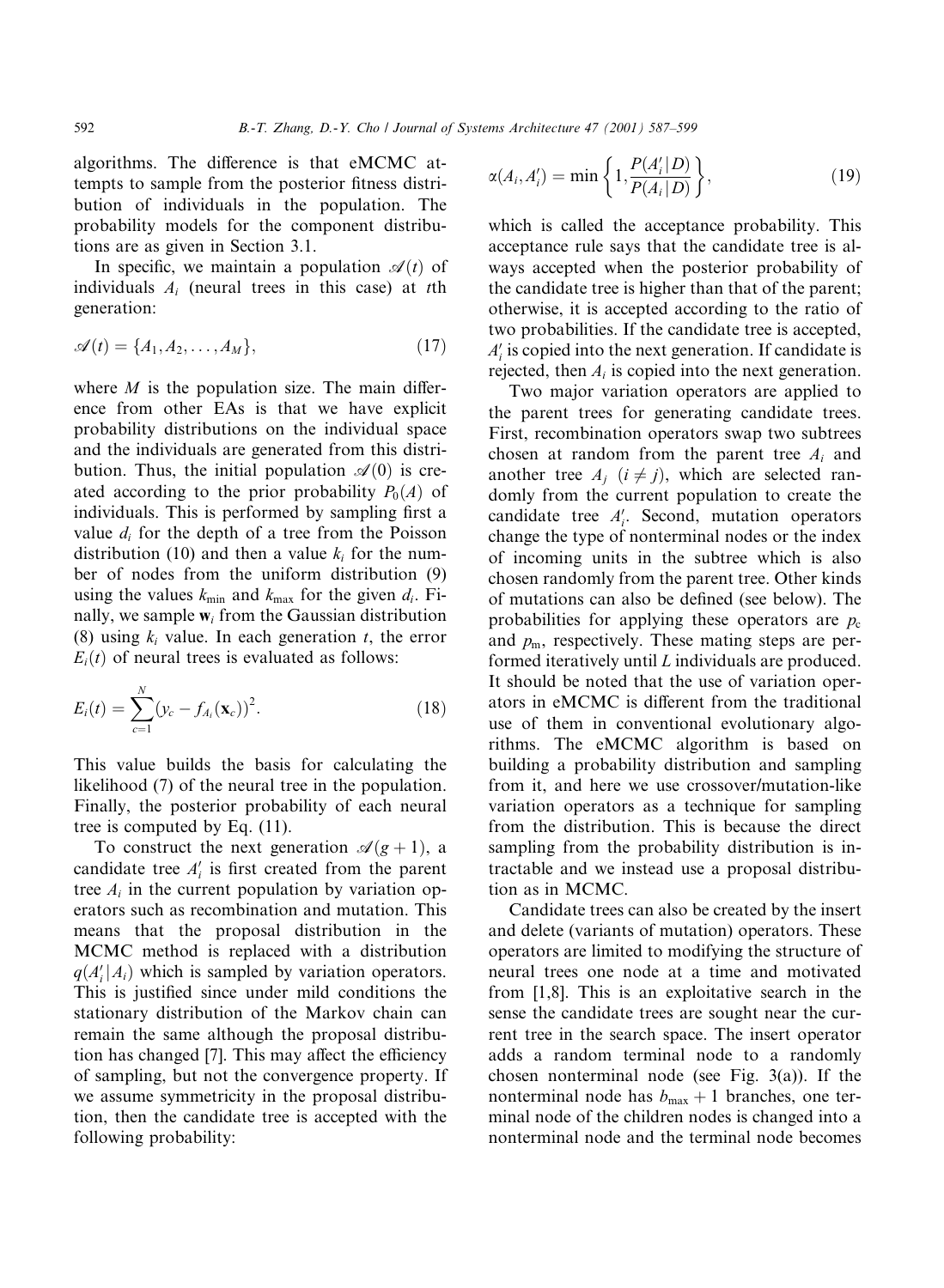

Fig. 3. Insert (a and b) and delete (c and d) operation. These operators are limited to modifying the structure of neural trees one node at a time. In the example trees shown, it is assumed that the maximum number of branches is bounded to  $b_{\text{max}} = 3$ .

the child node of the new nonterminal node (Fig.  $3(b)$ ). The delete operator removes a random terminal node from the child nodes of a randomly selected nonterminal node (Fig.  $3(c)$ ). If the nonterminal node has only one child node, the nonterminal node is removed and the child node is linked to the parent node of the nonterminal node (Fig.  $3(d)$ ). The probabilities for applying these operators are  $p_i$  and  $p_d$ , respectively. The mutation operator is applied to not a random subtree but a random node. For example, pi  $(\Pi)$  node can be changed into sigma  $(\Sigma)$  node, or  $x_1$  can be changed into  $x_3$ .

Weights of a neural tree are adjusted through a stochastic hill-climbing. All components of the weight vector w are changed just once in a random order by Gaussian mutation

$$
w'_{i} = w_{i} + N(0, 1), \quad j = 1, 2, \dots, k_{i} - 1,
$$
 (20)

where  $k_i$  is the number of nodes in tree  $A_i$  and  $N(0, 1)$  is a normal distribution with mean 0 and variance 1. Each change of the weight is also accepted by Eq. (19).

The offspring population  $\mathcal{A}'(g)$  is obtained through the above procedure and we finally generate the parent population  $\mathcal{A}(g + 1)$  of the next generation by selecting the best  $M$  individuals which have higher posterior probabilities from  $\mathscr{A}'(g)$ . This is similar to the  $(\mu, \lambda)$  evolution strategy [3].

#### 3.3. Connections to existing methods

The connections of the evolutionary MCMC algorithm to other existing methods for solving the architecture optimization problem should be clear. One of the most interesting features of eMCMC as an evolutionary algorithm is that it is based on probabilistic modeling of the search space. This allows that the offspring are generated according to the probability distribution of the individuals, which is similar to MCMC, rather than simply recombining existing individuals and then using these as candidates for new populations. This property of explicit probabilistic modeling of the search space is related with the recently introduced class of estimation of distribution algorithms or EDAs [16,18].

In eMCMC, a probability model of the search space is pre-specified, their parameters are learned during evolution, and new points are sampled from the regions with higher probability. In this sense, the current implementation of eMCMC is a fixedmodel distribution estimation algorithm (EDA), as in FDA of Muehlenbein et al. [17], where the joint probability model used to estimate the true multivariate distribution does not change from generation to generation. Recently, some methods have been presented that adapt dependency models during evolution using graphical models, such as Bayesian networks [19] and Helmholtz machines [31]. A difference of eMCMC from other probabilistic model-building evolutionary algorithms is that we also use crossover/mutation-like variation operators for sampling from the distribution. This is because the direct sampling from the probability distribution is intractable and we instead use a proposal distribution as in MCMC.

It should also be noted that the Bayesian formulation of evolutionary optimization process distinguishes eMCMCs from other EDAs. In the Bayesian formulation, the prior distribution is taken into account as well as the likelihood [28,29]. Since priors can be set uniform if unknown, this provides an additional flexibility that makes evolutionary search more efficient and robust, as demonstrated in Section 4. To see the general benefits of probabilistic modeling in evolutionary algorithms, we also compare the results of eM-CMC to those of simple evolutionary algorithms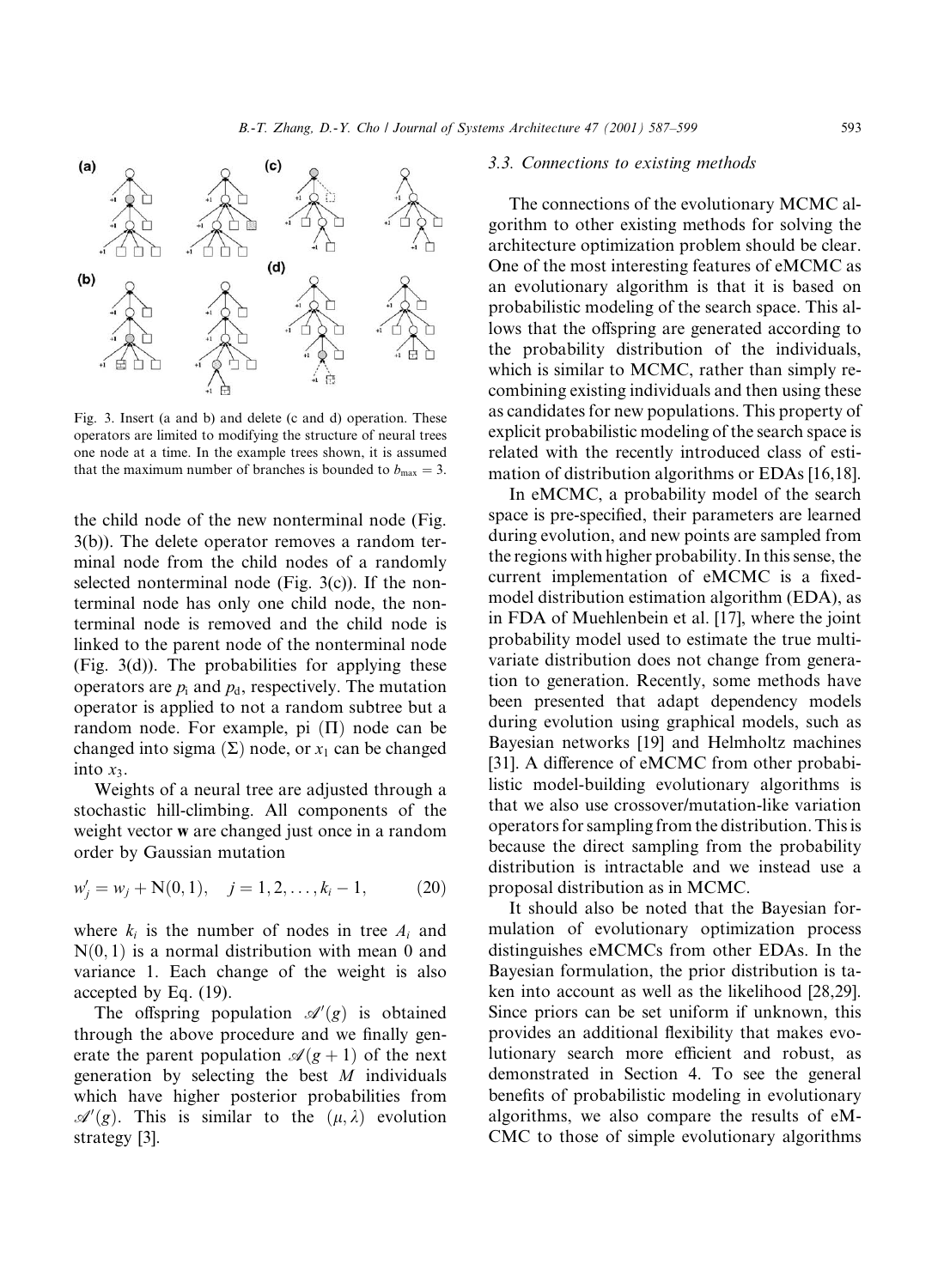

Fig. 4. Comparison of a single-chain MCMC, a conventional EA, and an eMCMC. (a) MCMC generates a single chain using probabilistic sampling. (b) EA generates multiple chains and does not use probability distributions to produce offspring. (c) eMCMC is a hybrid of EA and MCMC that generates multiple chains by sampling offspring from probability distributions.

where the probability distributions are not used. Figs. 4(b) and (c) schematically compare the EA and eMCMC methods.

It should also be noted that the optimization problem (16) can also be solved by MCMC methods [22,23]. However, conventional MCMC methods, such as Metropolis algorithms, does not use the notion of population (see Fig.  $4(a)$ ). That is, they produce a single chain by generating a new search point from a single existing point. In contrast, the eMCMC algorithm generates multiple chains which are mixed each other as generation goes on [14]. Its simplest form, i.e., the eMCMC with population size 1, can be regarded as a Metropolis algorithm [30]. Thus, we also study the effects of populations by comparing the performances of eMCMC when they are run with different population sizes, including the population size of 1 (which is equivalent to a conventional MCMC method) as a special case.

#### 4. Empirical results and analysis

4.1. The laser system and the yearly sunspot numbers

Experiments have been performed for the identification of a far-infrared  $NH<sub>3</sub>$  laser system [9]



Fig. 5. Time series data generated from the far-infrared  $NH<sub>3</sub>$ laser system.

and a sunspot time series. The laser data were used as a benchmark in the 1992 Santa Fe time series competition. The sunspot data represent the yearly sunspot numbers from 1700 to 1999.<sup>1</sup> The input attributes of the data sets were linearly scaled into the interval  $[0.01, 0.99]$ , as shown in Figs. 5 and 6.

For the laser data, we used the first 500 data points to evolve the neural tree architectures and the rest 500 data points to test the predictive accuracy. The maximum number of branches of a nonterminal node was  $b_{\text{max}} = 3$ , which was the same as the input size. The standard deviation of the noise was  $\sigma = 0.05$ . We set the minimum depth of trees  $d_{\min} = 3$ , the maximum depth of trees  $d_{\text{max}} = 7$ , and the average depth of trees  $\lambda = 5$ . The maximum number of evaluations was  $E_{\text{max}} = 10^6$ . The parent population size was  $M = 50$  and the candidate population size was  $L = 100$ . Crossover probability was  $p_c = 2/3$  and subtree mutation probability was  $p_m = 1/3$ . For the sunspot data, the period from 1700 to 1920 was used as the training set (221 data) and the period from 1921 to 1999 as the test set (79 data). Experimental setup is same as that of the laser data except for  $b_{\text{max}} = 4$ ,  $d_{\min} = 2$ , and  $d_{\max} = 6$ . The choice of these parameters is based on empirical observation.

The performance of eMCMC was compared with those of two other algorithms. One is the

<sup>&</sup>lt;sup>1</sup> These data are available from the Sunspot Index Data Center (SIDC), http://sidc.oma.be/.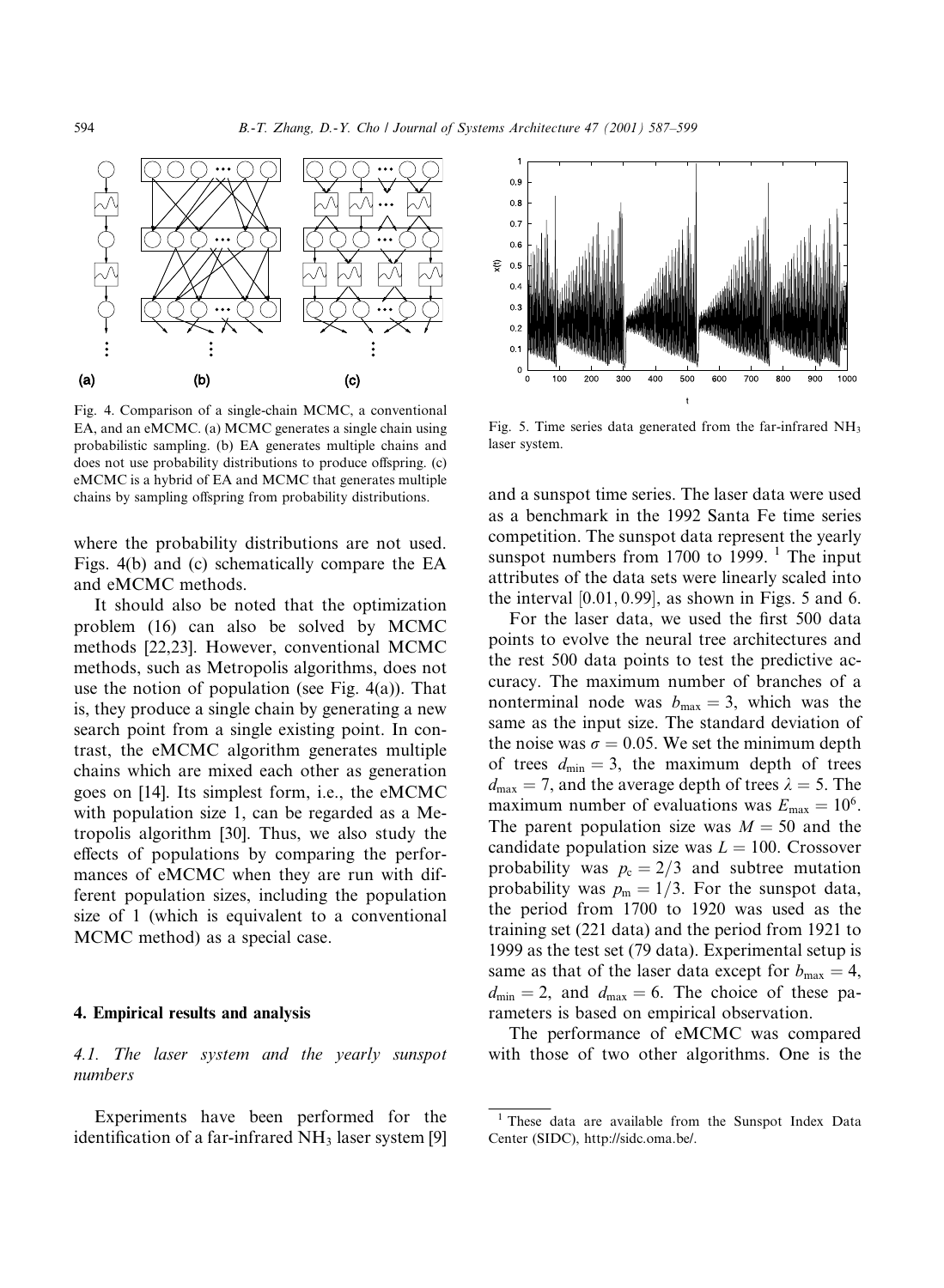

Fig. 6. The yearly sunspot data from 1700 to 1999.

MCMC where only a single individual is evolved. The probability distributions were used as in eM-CMC, but no crossover is applied since there is only one individual being evolved  $(M = L = 1)$ . Instead of crossover and subtree mutation, the insert, delete, and node mutation operators were used to propose new individuals. The probability of each operator is 1/3, i.e.,  $p_i = p_d = p_m = 1/3$ . By comparing eMCMC and MCMC we can study the effect of population size in eMCMC. The second algorithm compared is the simple evolutionary algorithm in which no probabilistic model is used but multiple individuals are evolved. Here, the initial population is created randomly, i.e., the initial depth of a tree is sampled from a uniform distribution between  $d_{\min}$  and  $d_{\max}$  and the initial

number of nodes is uniformly sampled between  $k_{\min}$  and  $k_{\max}$  for the given depth. The weights are also initialized with random values selected uniformly from the range  $[-1, 1]$ . The error of neural trees (18) is used as a fitness measure. The same crossover and mutation operators as employed in eMCMC are used to create new individuals which are accepted with acceptance probability 1. Weight adjustment values are sampled randomly from  $[-1, 1]$  and each change of the weight is accepted if the error is decreased. Other settings are identical with eMCMC. In the following, this algorithm will be denoted simply as EA.

## 4.2. Results

Fig. 7 shows the results for the algorithms in comparison, i.e. MCMCs (eMCMC with population size one), eMCMCs ( $M \ge 2$ ), and EAs (for  $M \ge 2$ ). All the methods were given the same computational resource in the total number of function evaluations. Shown are the normalized MSE (NMSE) values of the best neural trees for the training and test data set.

We investigated the effect of population size (i.e., bigger than 1) on the performance of probabilistic evolutionary algorithms. The results are summarized in Fig. 7. It can be seen that all the NMSE values of eMCMCs for both data sets are smaller than that of MCMC. Recalling that the same computing resource was given to all the



Fig. 7. NMSE values for the training and test set of laser (a) and sunspot (b) data.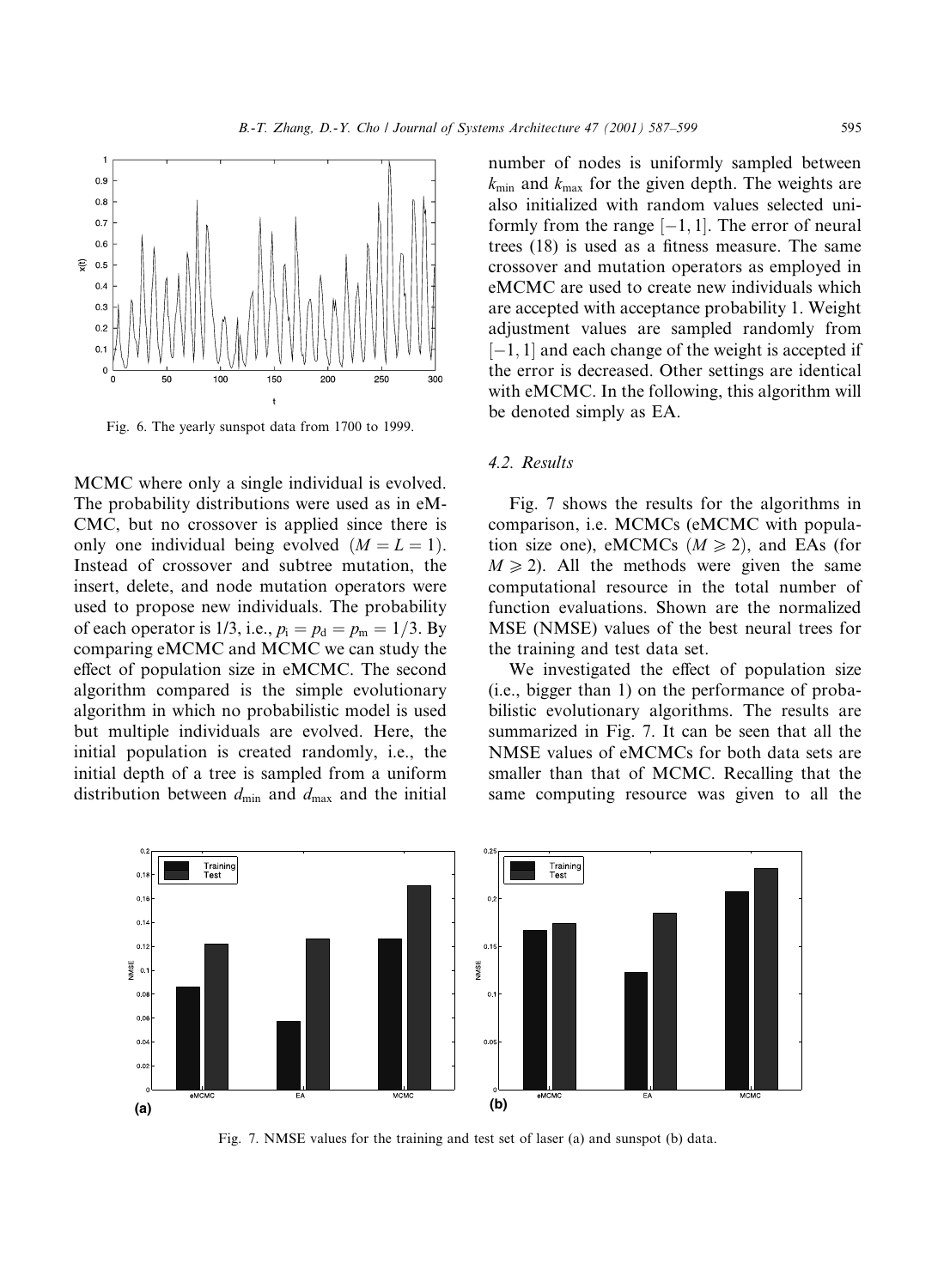variants, this indicates that using multiple individuals and mixing them is a better strategy for optimization than generating a single chain of individuals. The results in Fig. 7 also show that eMCMCs achieve better generalization than EAs although their training performance may worse than that of EAs (as in the case of the laser data). This demonstrates the capability of avoiding overfitting in eMCMC.

The effect of probabilistic evolution was studied further by comparing the fitness and complexity curves of eMCMCs and simple EAs during evolution. The results are shown in Figs. 8 and 9. Shown are the average MSE values for the best individuals at each generation. Fig. 8 compares the MSE values for the nonprobabilistic EAs (conventional EAs) and the probabilistic EAs (eM-CMC). The left plot shows the performance on the laser data, and the right plot on the sunspot data. The general trend can be seen that eMCMC is slower than EA in its improvement at early stages. but after some initial generations (equivalent to  $200,000$  evaluations in this particular case) eM-CMC starts to approach the simple EA for the training data and finally has better performance than that of the simple EA for the test data. Fig. 9 compares the evolution of the number of nodes of the architectures and the squared sum of weights evolved by eMCMCs and EAs for both data sets. These results show the effect of priors. The best solutions for eMCMCs in early stage have large structures. This is the reason why the errors of



Fig. 8. Comparison of MSE values for the nonprobabilistic EAs (conventional EAs) and the probabilistic EAs (eMCMCs). (Left) Performance on the laser data, (right) performance on the sunspot data.



Fig. 9. Comparison of solution complexities for the nonprobabilistic EAs (conventional EAs) and the probabilistic EAs (eMCMC). (a) Laser, (b) sunspot.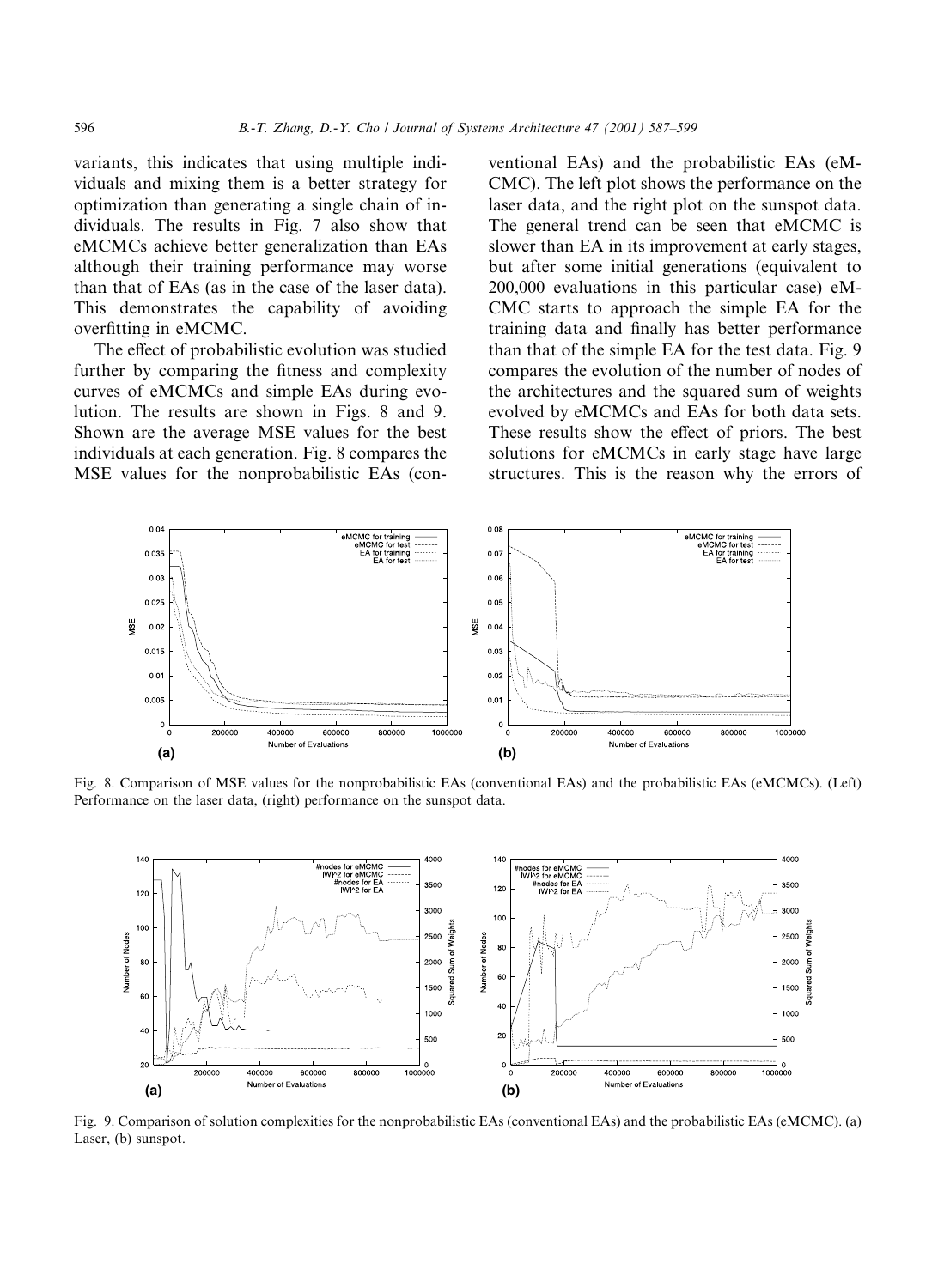eMCMCs are slowly decreased. However, the size of the best trees is reduced rapidly. This seems due to the fact that the prior prefers to simple structures with small weights. In effect, eMCMCs generated trees having approximately 40 nodes for the laser data and 20 nodes for the sunspot data. Moreover, the squared sum of weight values for eMCMCs stay almost fixed as generation goes on. In contrast, the number of nodes and weight values for EAs grow very fast especially in the sunspot data. This demonstrates the advantages of probabilistic sampling in that it avoids exponential growth of model complexities which may (and

generally) occur in simple evolutionary algorithms that use variable-size representations [11,27].

In standard evolutionary algorithms, it is usually difficult to incorporate the prior knowledge about the fit individuals explicitly to influence the evolutionary process. However, in eMCMC, it is relatively easy to specify the prior knowledge through the prior probability. This allows for effective local search. Of course, the standard evolutionary algorithms are also able to search locally by using hill-climbing on the weight space and keeping the best individual in the next generation (elitism). However, the straightforward



Fig. 10. Distribution of neural trees in the search space in terms of weights, the number of nodes, and the depth of trees with mean squared errors for the laser data.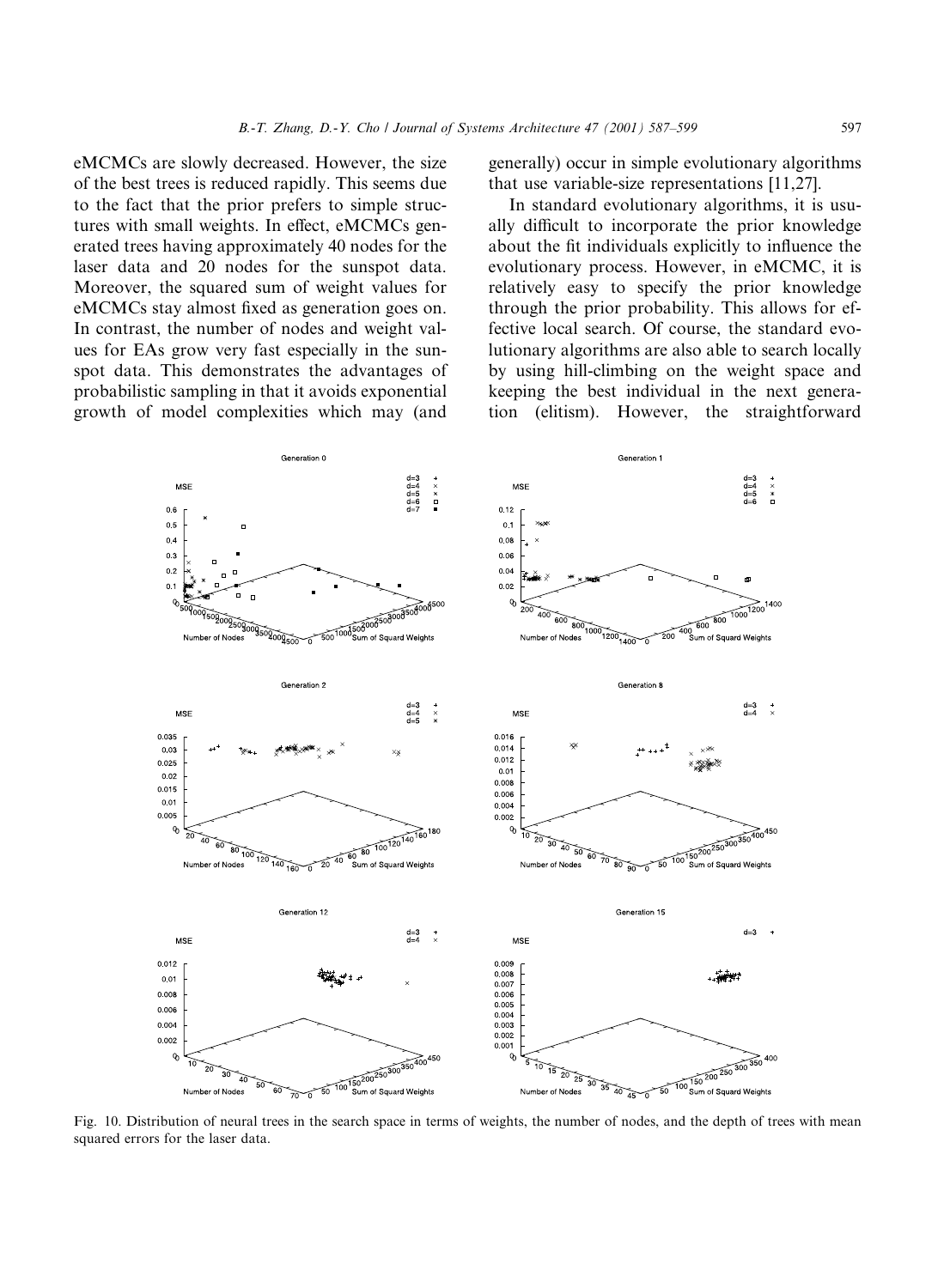hill-climbing tends to increase the complexity of individuals as the iteration repeats as we have seen in Fig. 9 and thus, eventually, the tree structures are overfitted to the training data. This ill behavior can be avoided by using the prior probability to control the tree complexity.

# 4.3. Analysis of convergence properties

A general approach to monitoring convergence in the MCMC method is based on comparing several sequences drawn from different starting points and checking that they are indistinguishable [7]. Fig. 10 shows the location of trees in the search space defined by the weights, the number of nodes, and the depth of trees with their mean squared errors. There are diverse trees in the initial population. However, note that bigger trees disappear rapidly in the early generations. For example, trees whose depth is 7 or 6 vanish in generations 1 and 2, respectively. As the generation goes by, individual trees make some groups (generation 8) and then they are merged little by little (generation 12). Finally, whole trees converge in one particular area and they have the same depth, 3 in this case (generation 15). Note also that the error values of trees decrease gradually. From this generation, local search is performed to find better models but their complexities are not increased as shown in Fig. 9.

#### **5. Conclusions**

In this paper, we investigated a probabilistic evolutionary algorithm called eMCMC. It is derived from a Bayesian framework of evolutionary computation and implemented as a hybrid of evolutionary algorithms and MCMC. It was applied to evolving neural trees for the identification of dynamic systems underlying time series data. The performance of eMCMC was analyzed in view of using the population and the prior probability distributions. The experimental results show that using multiple individuals as in eMCMC, contrary to the conventional MCMC methods using single Markov chains, is of benefit in finding better solutions more efficiently. This is attributed to the additional diversity introduced by the population.

Compared to conventional evolutionary algorithms, the probabilistic evolutionary algorithms, such as eMCMC, allow the background knowledge about the given data to be incorporated in the evolutionary procedure, and thus local search can be performed more effectively without overfitting to the training data.

#### **Acknowledgements**

This research was supported in part by the Korea Ministry of Science and Technology through KISTEP under grant BR-2-1-G-06 and by the Korea Ministry of Education under BK21-IT Program.

#### **References**

- [1] C. Andrieu, N. de Freitas, A. Doucet, Robust full Bayesian methods for neural networks, in: Advances in Neural Information Processing Systems, vol. 12, MIT Press, Cambridge, MA, 2000, pp. 379-385.
- [2] P.J. Angeline, G.M. Saunders, J.B. Pollack, An evolutionary algorithm that constructs recurrent neural networks, IEEE Transactions on Neural Networks 5 (1) (1994) 54–65.
- [3] T. Bäck, Evolutionary Algorithms in Theory and Practice, Oxford University Press, Oxford, UK, 1996.
- [4] D.B. Fogel, System Identification through Simulated Evolution: A Machine Learning Approach to Modeling, Ginn Press, Needham, MA, 1991.
- [5] D.B. Fogel (Ed.), Evolutionary Computation: The Fossil Record, IEEE Press, Piscataway, NJ, 1998.
- [6] L.B. Fogel, A.J. Owens, M.J. Walsh (Eds.), Artificial Intelligence through Simulated Evolution, Wiley, New York, NY, 1966.
- [7] W.R. Gilks, S. Richardson, D.J. Spiegelhalter, Markov Chain Monte Carlo in Practice, Chapman & Hall, London, 1996
- [8] P.J. Green, Reversible jump Markov chain Monte Carlo computation and Bayesian model determination, Biometrika 82 (4) (1995) 711-732.
- [9] H. Hübner, C.O. Weiss, N.B. Abraham, D. Tang, Lorenzlike chaos in NH<sub>3</sub>-FIR laser, in: Time Series Prediction: Forecasting the Future and Understanding the Past, Addison-Wesley, Reading, MA, 1993, pp. 73-104.
- [10] H. Kaufman, An experimental investigation of process identification by competitive evolution, IEEE Transactions on Systems Science and Cybernetics 3 (1) (1967) 11-16.
- [11] J.R. Koza, Genetic Programming: On the Programming of Computers by Means of Natural Selection, MIT Press, Cambridge, MA, 1992.